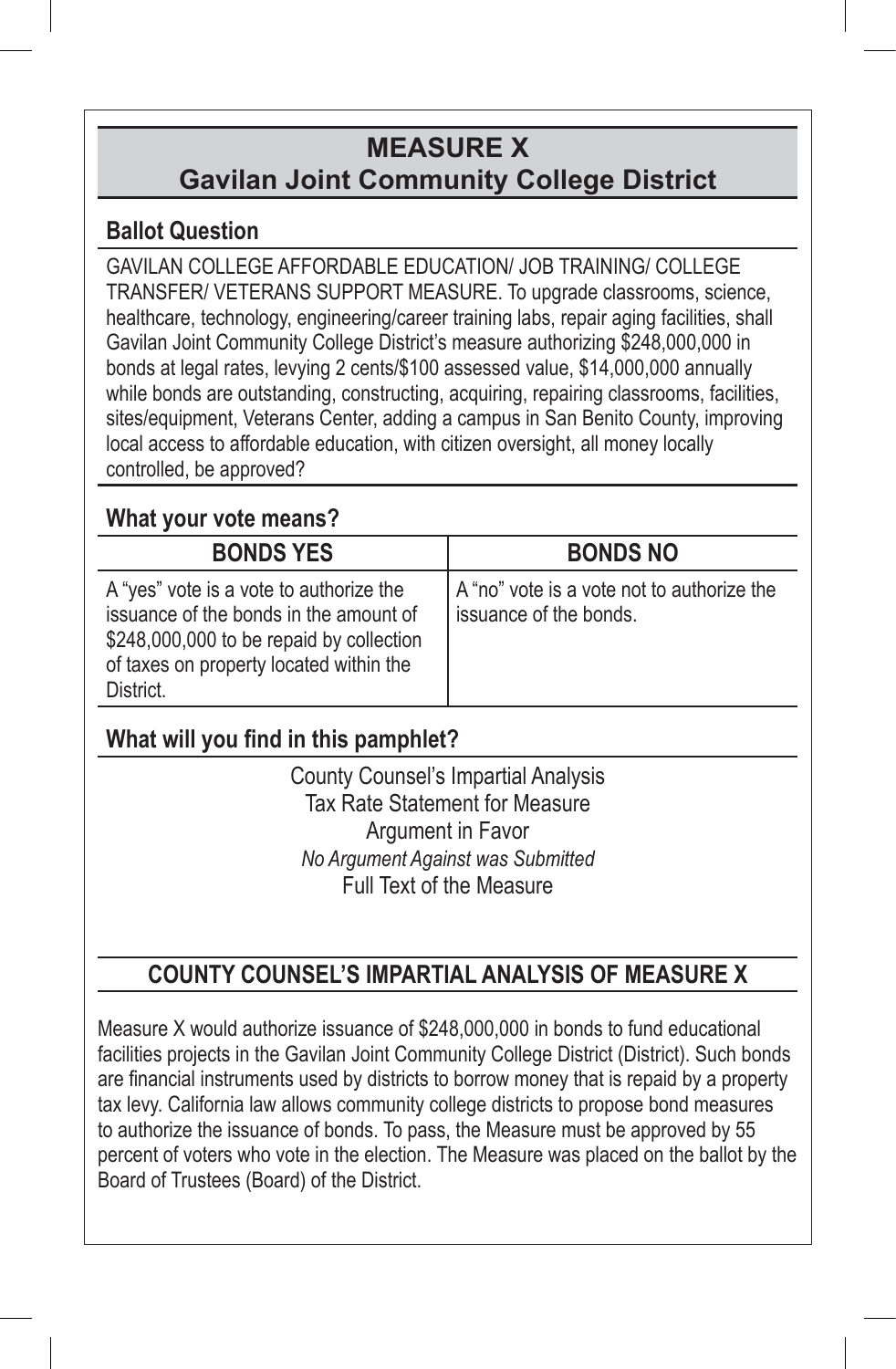Money generated by the bonds can only be used for the purposes that are set out in full in the text of the Measure. The Measure states that the money could be used, among other things, to:

- Upgrade school facilities, including classrooms and labs;
- Repair or replace aging facilities;
- Add permanent classrooms and labs;
- Expand Veterans' Centers providing services to military veterans and their families; and
- Repair or replace roofs, cooling, plumbing, water, sewer, and electrical systems.

A complete list of projects and allowed expenditures is included within the full text of the Measure. The Board has certified that it has evaluated safety, class size, and information technology needs in developing its project list.

Under the California Constitution, money generated by a community college bond measure cannot be used for teacher and administrator salaries or pensions, or other operating expenses. The California Constitution requires the District to hire an independent professional to examine on an annual basis how the District is spending bond money. State law requires the District to establish an independent citizens' oversight committee to ensure the money generated by the bonds is used only for the projects included in the Measure.

The bonds will be repaid from taxes collected on property in the District. The amount of the tax paid will depend on the assessed value of the property. The District's best estimate of the highest tax rate to be collected to repay the bonds is \$25 per \$100,000 of the assessed value of the property. The District's best estimate of the total amount, including interest, that will be required to repay the bonds is \$472,870,026. The District estimates that the final year that taxes will be collected to repay the bonds is fiscal year 2052-2053.

A "yes" vote is a vote to authorize the issuance of the bonds in the amount of \$248,000,000 to be repaid by collection of taxes on property located within the District.

A "no" vote is a vote not to authorize the issuance of the bonds.

s/ LAURA E. ZAGAROLI, Interim County Counsel

### **TAX RATE STATEMENT FOR MEASURE X**

An election will be held in the Gavilan Joint Community College District (the "District") on November 6, 2018, to authorize the sale of up to \$248,000,000 in bonds of the District for the projects described in the bond measure. If such bonds are authorized, the District expects to sell the bonds in one or more series. Principal and interest on the bonds will be payable only from the proceeds of tax levies made upon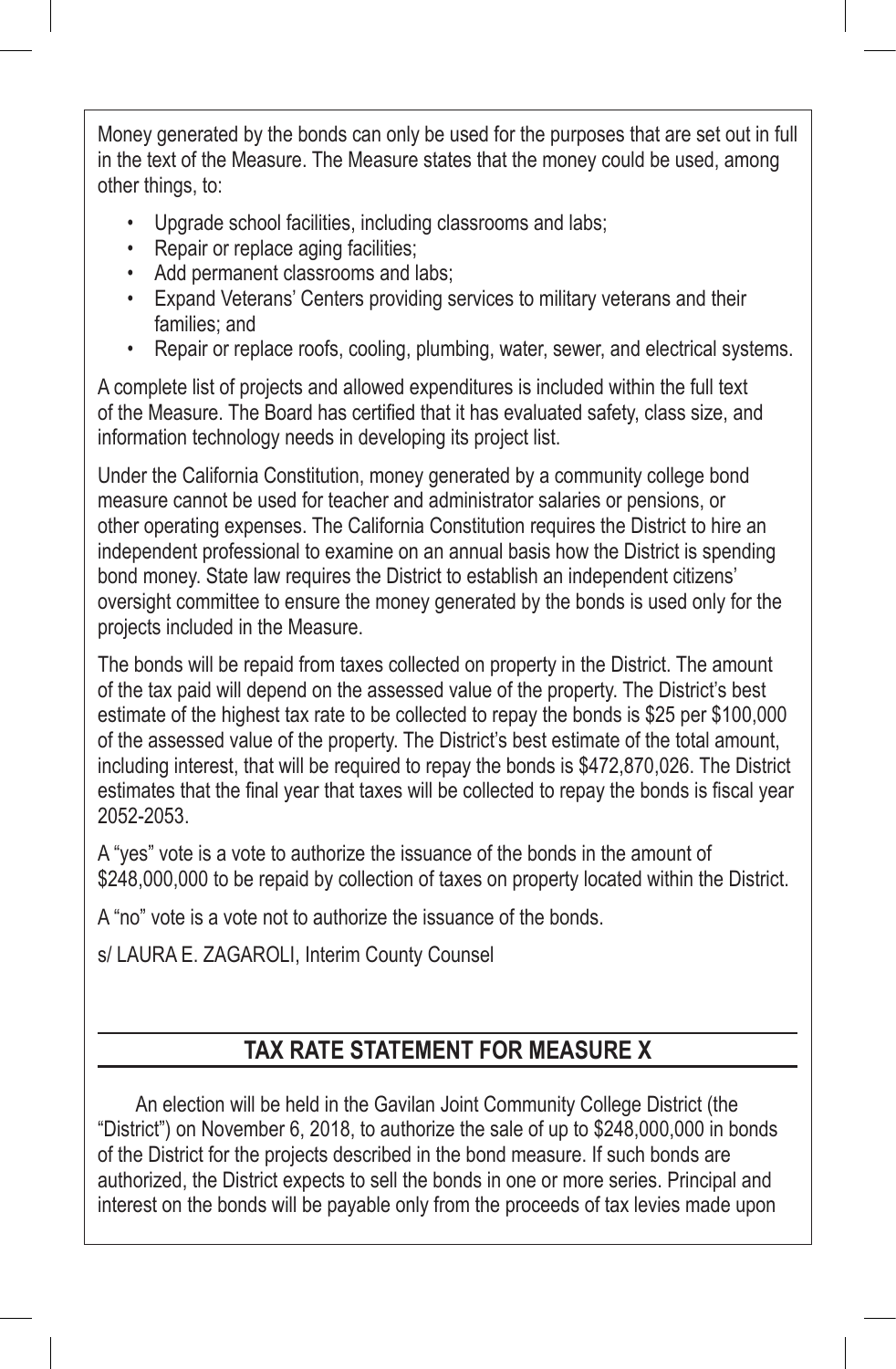the taxable property in the District. The following information is provided in compliance with sections 9400-9404 of the California Elections Code. Such information is based upon assessed valuations available from official sources and projections based upon experience within the District, and other demonstrable factors. Based upon the foregoing, the following information is provided:

- (1) The best estimate from official sources of the average annual tax rate that would be required to be levied to fund the bond issue over the entire duration of the bond debt service, based on estimated assessed valuations which are projected based on experience within the District or other demonstrable factors, is \$0.023 per \$100 of assessed valuation (\$23 per \$100,000 of assessed valuation). The final fiscal year in which the tax is anticipated to be collected in Fiscal Year 2052-53.
- (2) The best estimate from official sources of the highest tax rate that would be required to be levied to fund the bond issue, based on estimated assessed valuations which are projected based on experience within the District or other demonstrable factors, is \$0.025 per \$100 of assessed valuation (\$25 per \$100,000 of assessed valuation). The estimated year in which that rate would apply is Fiscal Year 2019-20.
- (3) The best estimate from official sources of the total debt service, including the principal and interest, that would be required to be repaid if all the bonds are issued and sold is \$472,870,026 (\$248,000,000 of principal and \$224,870,026 of interest). This estimate is based on assumptions regarding future interest rates and the term, timing, structure and amount of each series of bonds.

Voters should note that such estimated tax rates are specific to the repayment of bonds issued under this authorization and are and will be in addition to tax rates levied in connection with other bond authorizations approved or to be approved by the District or any other overlapping public agency.

Voters should note that the estimated tax rate is based on the ASSESSED VALUE of taxable property on official tax rolls of Santa Clara County and San Benito County, not on the property's market value. Property owners should consult their own property tax bills to determine their property's assessed value and any applicable tax exemptions.

Attention of all voters is directed to the fact that the foregoing information is based upon the District's projections and estimates only, which are not binding upon the District. The actual tax rates and the years in which they will apply may vary from those presently estimated, due to variations from these estimates in the timing of bond sales, the amount of bonds sold and market interest rates at the time of each sale, and actual assessed valuations over the term of repayment of the bonds. These dates of sale and the amount of bonds sold at any given time will be determined by the District based on need for construction funds and other factors. The actual interest rates at which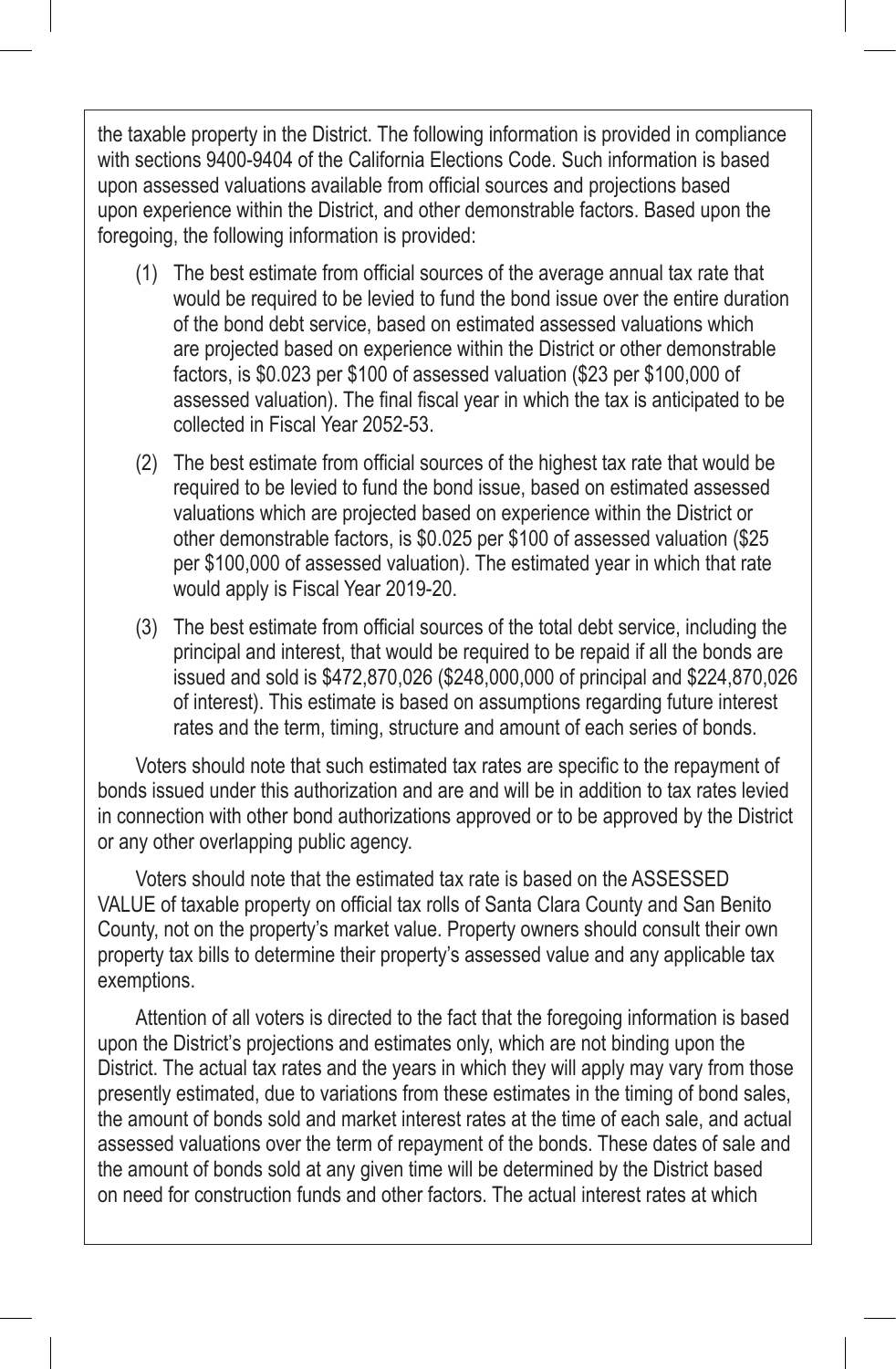the bonds will be sold will depend on the bond market at the time of each sale. Actual future assessed valuation will depend upon the amount and value of taxable property within the District as determined by the Santa Clara County Assessor and the San Benito County Assessor in the annual assessment and the equalization process.

Dated: 7/24/2018 s/ FREDERICK E. HARRIS, Vice President, Administrative Services Gavilan Joint Community College District

### **ARGUMENT IN FAVOR OF MEASURE X**

Gavilan Joint Community College District San Benito County Argument in Favor of Measure X

#### **Vote Yes on Measure X to ensure Gavilan students receive a high-quality, affordable education.**

Gavilan Joint Community College District has provided an excellent, affordable education to our community for generations. Local students who struggle with the high costs of 4-year colleges and universities rely on Gavilan College to prepare them for future career success.

Measure X will ensure that the local students of San Benito County have equal access to educational opportunities as others in the region by building a campus in San Benito County. A Yes vote on X will add classrooms, labs and facilities for students in our local community to ensure options for transferring to UC and Cal State systems.

Vote Yes on Measure X to expand job training and necessary classroom and technology modernizations, so we can educate future workforce professionals in safe and modern 21st-century learning environments.

#### **Vote Yes on Measure X:**

- Add a campus in San Benito County to offer a much larger selection of classes, certificated programs and degrees for local students
- Repair or replace leaky roofs, old rusty plumbing and faulty electrical systems
- Upgrade and add classrooms, labs and career training facilities for science, math, engineering and technology
- Upgrade and add classrooms and labs to help students transfer to UC and Cal State systems
- Expand the Veterans' Center which provides job training and placement, counseling and support services to military veterans and their families
- Improve access for students with disabilities

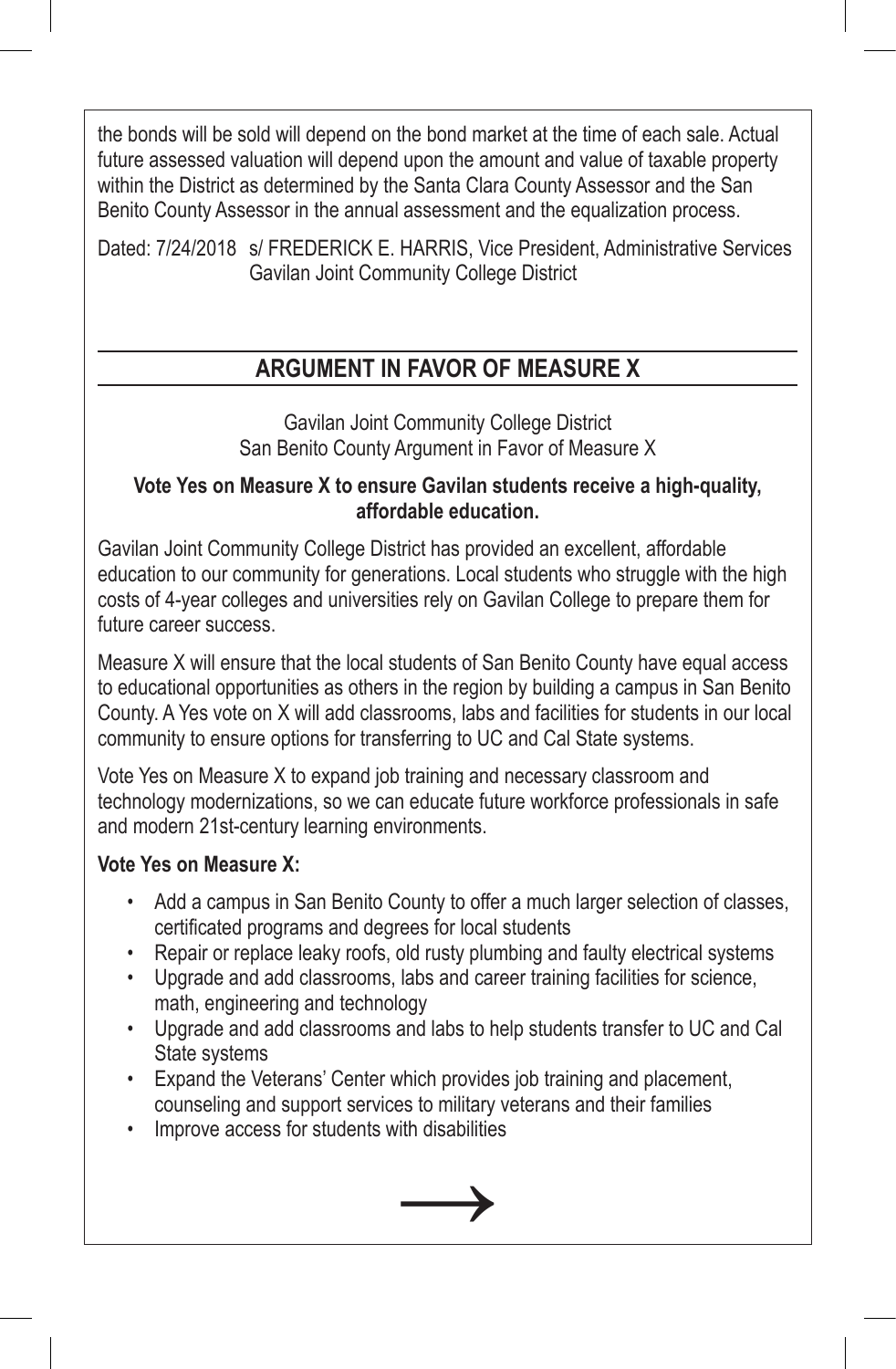Improve student safety and campus security systems

#### **Fiscal Accountability and Oversight**

Every dollar raised locally will stay in the community and cannot be taken away by the State. A Citizens' Oversight Committee and a project list are required so that the community knows exactly how and when the money is spent.

**Join community leaders, students, staff and residents and invest in Gavilan College by voting Yes on X.**

Vote YES on Measure X.

s/ JORGE ADAM LOPEZ ROSAS, Gavilan Associated Student Government, Student Trustee

s/ ELVIRA Z. ROBINSON, Longtime Community Volunteer, Attorney

SAN BENITO COUNTY CHAMBER OF COMMERCE s/ Victor Gomez, Chair

s/ THOMAS P. BREEN, Former Gavilan Trustee

s/ DIANE A. ORTIZ, Community Advocate

### **FULL TEXT OF MEASURE X**

#### GAVILAN JOINT COMMUNITY COLLEGE DISTRICT

#### AFFORDABLE EDUCATION, JOB TRAINING, COLLEGE TRANSFER, AND VETERAN SUPPORT MEASURE

ELECTION NOVEMBER 6, 2018

"GAVILAN COLLEGE AFFORDABLE EDUCATION/ JOB TRAINING/ COLLEGE TRANSFER/ VETERANS SUPPORT MEASURE. To upgrade classrooms, science, healthcare, technology, engineering/career training labs, repair aging facilities, shall Gavilan Joint Community College District's measure authorizing \$248,000,000 in bonds at legal rates, levying 2 cents/\$100 assessed value, \$14,000,000 annually while bonds are outstanding, constructing, acquiring, repairing classrooms, facilities, sites/equipment, Veterans Center, adding a campus in San Benito County, improving local access to affordable education, with citizen oversight, all money locally controlled, be approved?"

### **PROJECTS**

The Board of Trustees of the Gavilan Joint Community College District, to be responsive to the needs of its community, evaluated Gavilan College's urgent and critical facility needs, and its capacity to provide students, and **Veterans** with support and **job training** facilities, an **affordable education** and prepare them for success in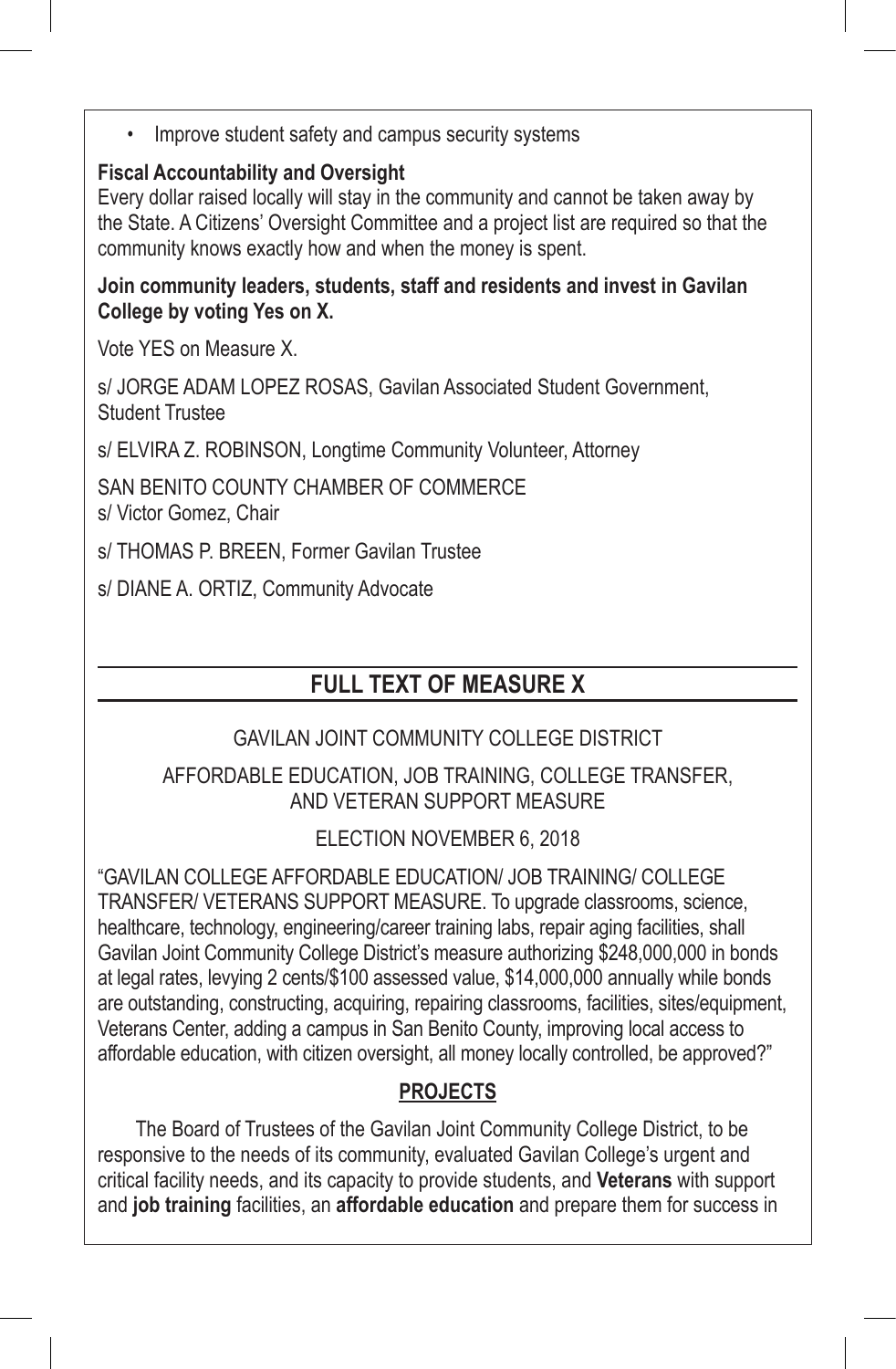**college** and **careers**. **Job training** facilities, safety issues, class size and offerings, and science, math, engineering and technology were each considered in developing the types of projects to be funded by this measure, as such are described below. In developing the types of projects, basic repairs (such as repairing **leaky roofs**, old rusty plumbing, faulty electrical systems, improving **access for disabled students**), job training facilities, **student safety,** facilities **supporting Veterans**, and the expansion of opportunities for local students to receive an **affordable,** quality **education,** were **prioritized.** If these facility needs are not addressed now, Gavilan College would be unable to remain competitive in preparing students for **jobs** in high demand, local industries and **university transfer.**

The Board of Trustees determines that **Gavilan College MUST**:

- **(i) Provide an affordable local alternative to four-year universities for local students and returning veterans;**
- **(ii) Provide job training classrooms and vocational facilities for science, math, engineering, technology, computer science and cyber security;**
- **(iii) Expand the Veterans' Center and provide job training, job placement, counseling, and support services to military veterans and their families;**
- **(iv) Ensure that Gavilan College expands access so more students can enroll in high-quality and affordable education programs to help students transfer to a four year college and receive career training in growing local industries; and**
- **(v) ALL MONEY RAISED BY THIS MEASURE WILL BE LOCALLY CONTROLLED TO SUPPORT OUR COMMUNITY COLLEGE AND STUDENTS AND CANNOT BE TAKEN BY THE STATE.**

The following types of projects which are authorized to be undertaken at Gavilan College, include:

> **PROVIDE AN AFFORDABLE EDUCATION IN A SAFE ENVIRONMENT FOR LOCAL STUDENTS AND VETERANS:**

**Basic Upgrade Projects Needed To Allow Gavilan College to Provide Job Training and Vocational Programs In Healthcare, Police, Firefighting, and Skilled High Tech Workforce**

**Goals and Purposes: Because the cost of attending the University of California and State University systems has become so expensive, many more students are starting their education at community colleges. This measure will ensure local students have access to an affordable, high-quality education here in our community.**

**We need to upgrade our classrooms, labs, and career training facilities to current industry standards so our students can compete for today's high-skilled jobs.**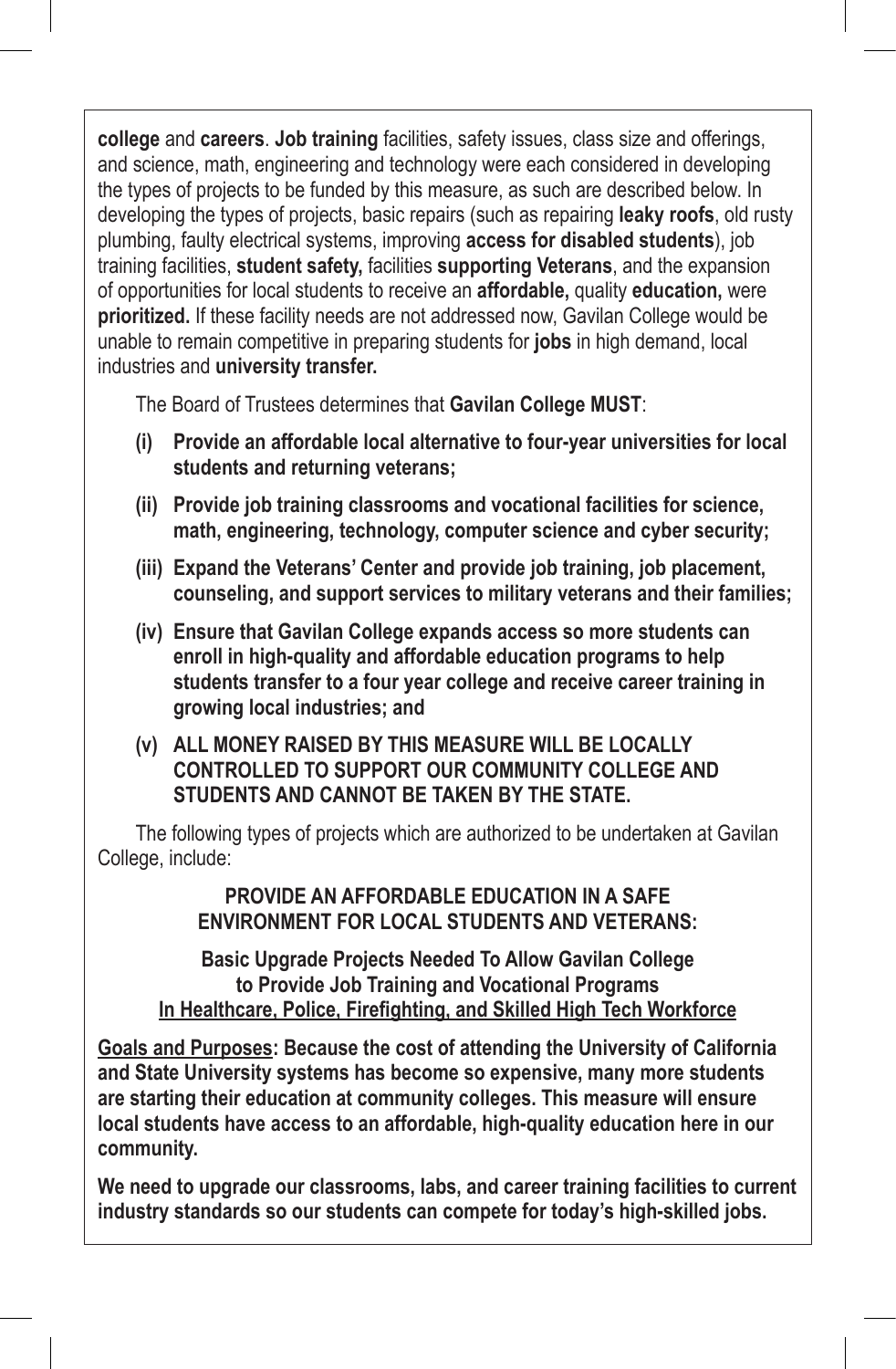- Repair or **replace leaky roofs**, old **rusty plumbing**, and **faulty electrical**  systems.
- Improve access to college facilities for people with disabilities.
- Improve college safety and security systems, including fire security and sprinklers, safety lighting, security door locks, security cameras and emergency communication systems.
- **Upgrade classrooms and labs to help local students complete first two years of college affordability, and transfer to the Cal-State or UC systems**.
- Renovate the aging college library to meet modern standards for technology and research.

#### **PROVIDE JOB TRAINING AND COLLEGE TRANSFER OPPORTUNITIES:**

#### **Classroom and Program Improvements To Help Local Students and Veterans Transfer to Four-Year Universities and Be Trained For Good Paying, Modern Careers**

**Goal and Purpose: Our local community colleges ensure that lower and middleincome students who can't afford the high price of a university still have an opportunity to succeed in college and careers. This measure will provide the affordable, high quality education that all students deserve.**

**Our community is in the shadow of Silicon Valley. Gavilan College provides an affordable gateway for local students to acquire the skills they need to compete for careers in the world's fastest-growing industries. We need to invest in Gavilan so our kids have the opportunity to share in the bright future being created just a few miles away.**

- Expand vocational training facilities/programs for disabled students.
- Upgrade science, computer and technology labs; construct new permanent buildings.
- Expand career and academic counseling facilities/resources for students.
- Upgrade job training and vocational classrooms for computer science and cyber security.
- Repair deteriorating classrooms and facilities.
- **• Upgrade classrooms, labs and career training facilities for science, engineering and technology.**
- Add permanent classrooms and labs in San Benito County.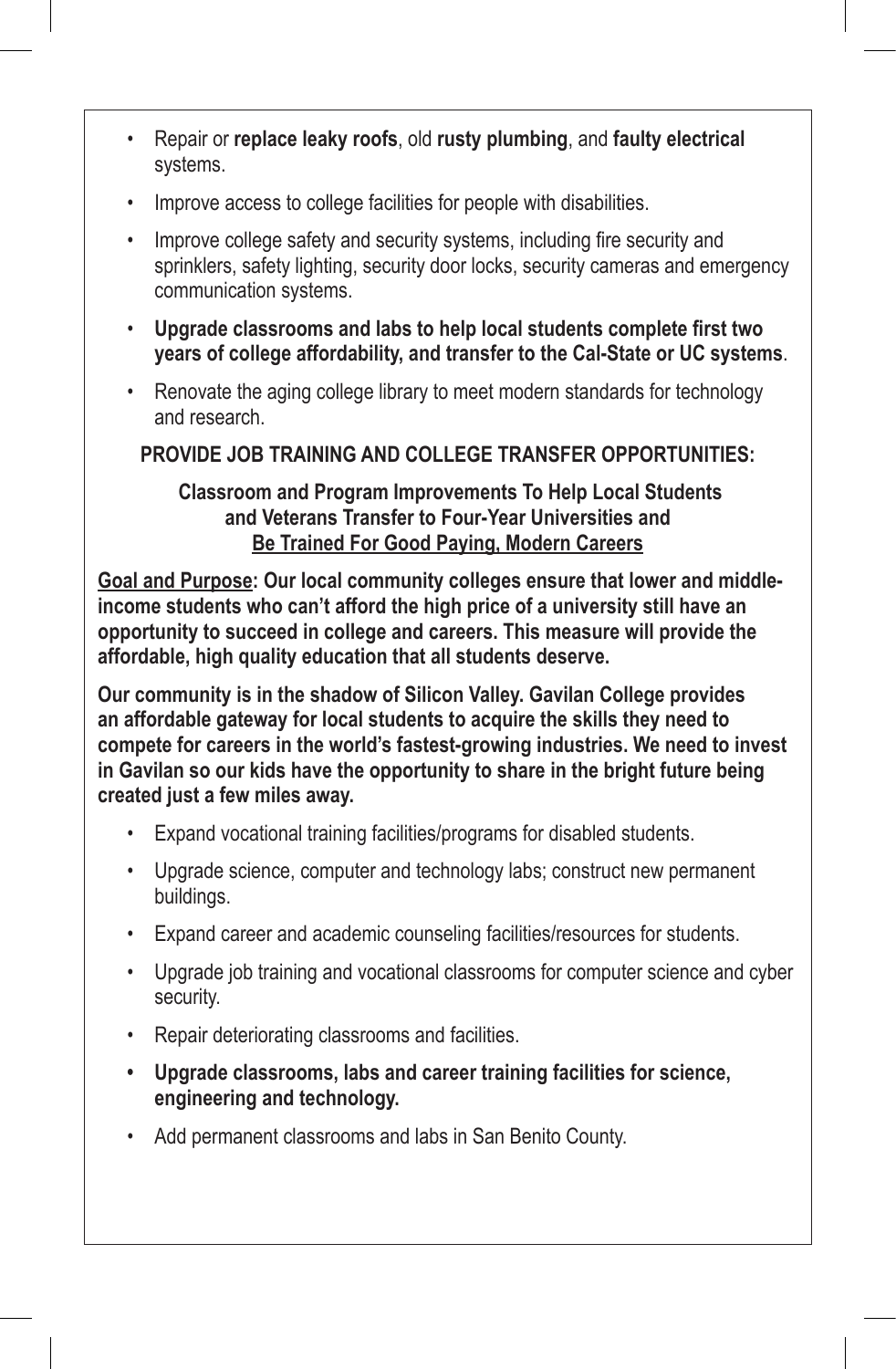- Add permanent classrooms and labs on the District owned 15 acre parcel known as the Coyote Valley Campus to offer additional classes, certificated programs and degrees.
- **• Expand Veterans Centers which provide job training, job placement, counseling, and support services to military veterans and their families.**
- Upgrade science centers and wet labs to allow for current instruction in healthcare, biology, chemistry and physical sciences.

In addition to the listed projects stated above, authorized projects also include the acquisition of a variety of instructional, maintenance and operational equipment, including interim funding incurred to advance fund projects and the refinancing of outstanding lease obligations, payment of the costs of preparation of all facility planning, fiscal reporting, facility studies, assessment reviews, facility master plan preparation and updates, environmental studies (including environmental investigation, remediation and monitoring), design and construction documentation, and temporary housing of dislocated college activities caused by construction projects. In addition to the projects listed above, repair, renovation and construction projects may include, but not be limited to, some or all of the following: renovate student and staff restrooms; replace aging electrical and plumbing systems; upgrade central plant for heating, ventilation, air conditioning and water treatment improvements; repair and replace heating, ventilation and air conditioning systems; acquire vehicles; repair and replace worn-out and leaky roofs, windows, walls doors, drinking fountains and pedestrian bridge; replace or remove outdated buildings and classrooms and construct new classrooms and support buildings; install or replace faulty wiring and electrical systems to safely accommodate computers, technology and other electrical devices and needs; upgrade facilities to meet current earthquake safety and environmental sustainability and State compliance standards; repair and replace fire alarms, emergency communications, universal access and security systems; upgrade classrooms; build new facilities, including, science, technology, engineering and math (STEM) building, student services center, library/learning resource center, visual and performing arts complex; major renovation/construction projects include the construction, expansion, upgrade or reconfiguration of facilities including a new campus on District owned property in San Benito County; upgrade, resurface and recondition existing parking lots, roads and sidewalks; repair, upgrade and install interior and exterior lighting systems; replace water lines and valves and sewer lines; construct, upgrade, acquire or expand multi-use classrooms and labs, swing space; improve water conservation and energy efficiency; acquire land; replace existing window systems with energy-efficient systems to reduce costs; improve insulation, weatherproofing and roofs to reduce costs; improve access for the disabled; install and repair fire safety equipment, including alarms, smoke detectors, sprinklers, emergency lighting, and fire safety doors; replace broken concrete walks, deteriorated asphalt; replace/upgrade existing signage to reflect wayfinding master plan, bells and clocks; demolition of unsafe facilities; install or upgrade new security systems, such as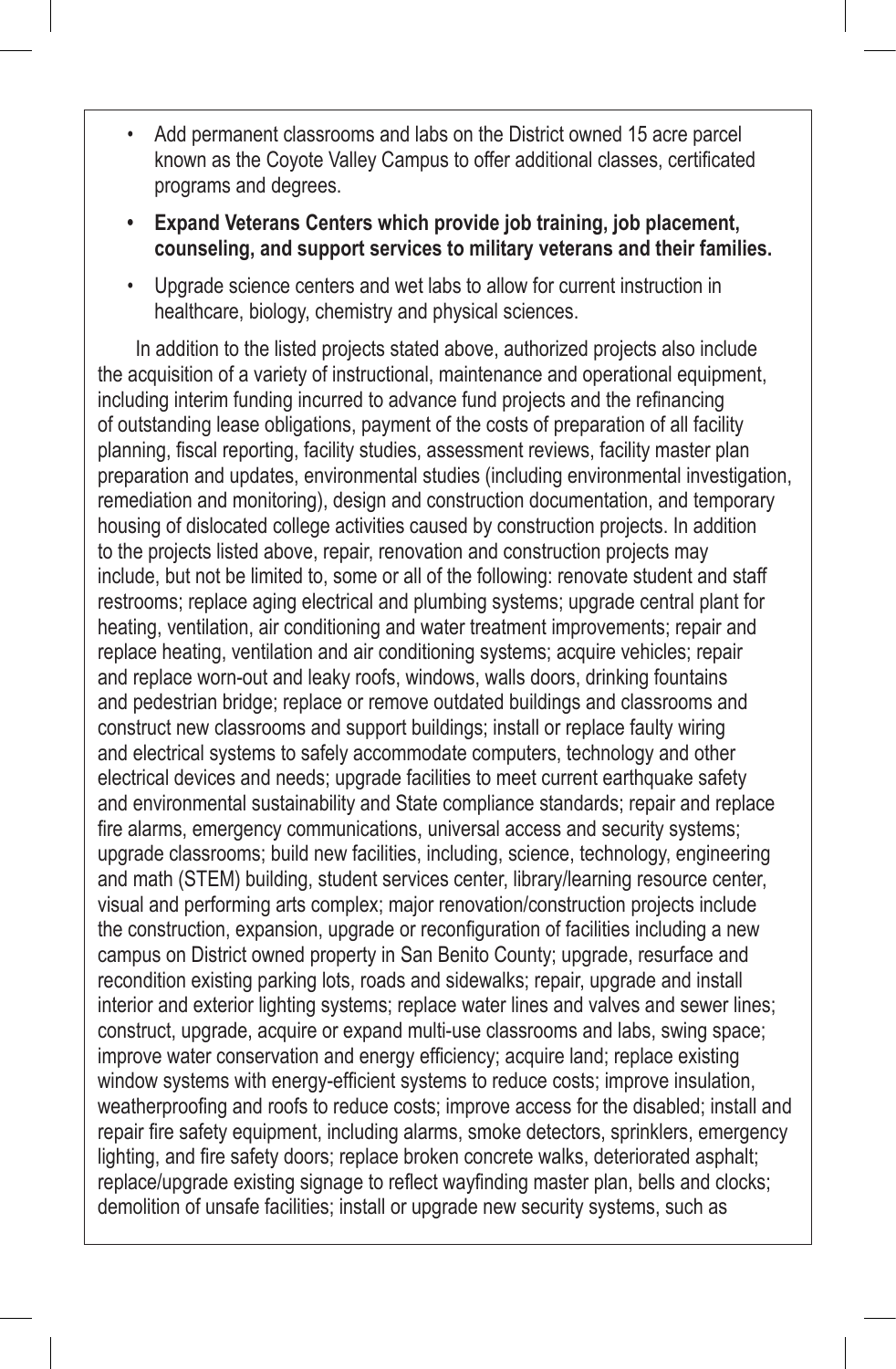security (surveillance) cameras, burglar alarms, handrails, outdoor lighting, fencing, landscaping, gates, gateways and classroom door locks; replace sewer lines and improve drainage systems to prevent flooding; upgrade roadway and pedestrian paths and pathways and bridges for improved safety and access for emergency vehicles, site parking, utilities and grounds. The upgrading of technology infrastructure includes, but is not limited to, upgrading classroom technology, expanding wireless internet access throughout both college campuses, acquire portable interface devices, servers, switches, routers, modules, sound projection systems, information systems, printers, digital white boards, upgrade voice-over-IP, communication systems, audio/visual and telecommunications systems, call manager and network security/firewall, Internet connectivity, wireless systems, technology infrastructure, and other miscellaneous IT and instructional equipment, DATA storage, fiber/copper infrastructure, phones, identity access cards and the creation and funding of a technology endowment.

The listed projects will be completed as needed. Each project is assumed to include its share of furniture, equipment, architectural, engineering, and similar planning costs, program/project management, staff training expenses, a customary contingency, and costs associated with the Total Cost of Ownership of facilities and equipment. The allocation of bond proceeds may be affected by the final costs of each project. Some projects may be undertaken as joint use projects in cooperation with other local public or non-profit agencies. The budget for each project is an estimate and may be affected by factors beyond the District's control. The final cost of each project will be determined as plans and construction documents are finalized, construction bids are received, construction contracts are awarded and projects are completed. Based on the final costs of each project, certain of the projects described above may be delayed or may not be completed. Demolition of existing facilities and reconstruction of facilities scheduled for repair and upgrade may occur, if the Board determines that such an approach would be more cost-effective in creating more enhanced and operationally efficient campuses. Necessary site preparation/restoration may occur in connection with new construction, renovation or remodeling, or installation or removal of relocatable classrooms, including ingress and egress, removing, replacing, or installing irrigation, utility lines, trees and landscaping, relocating fire access roads, and acquiring any necessary easements, licenses, or rights of way to the property. Proceeds of the bonds may be used to pay or reimburse the District for the cost of District staff when performing work on or necessary and incidental to bond projects. Bond proceeds shall only be expended for the specific purposes identified herein. The District shall create an account into which proceeds of the bonds shall be deposited and comply with the reporting requirements of Government Code § 53410.

#### **FISCAL ACCOUNTABILITY**

\* \* \*

**This bond measure has strict accountability requirements including:**